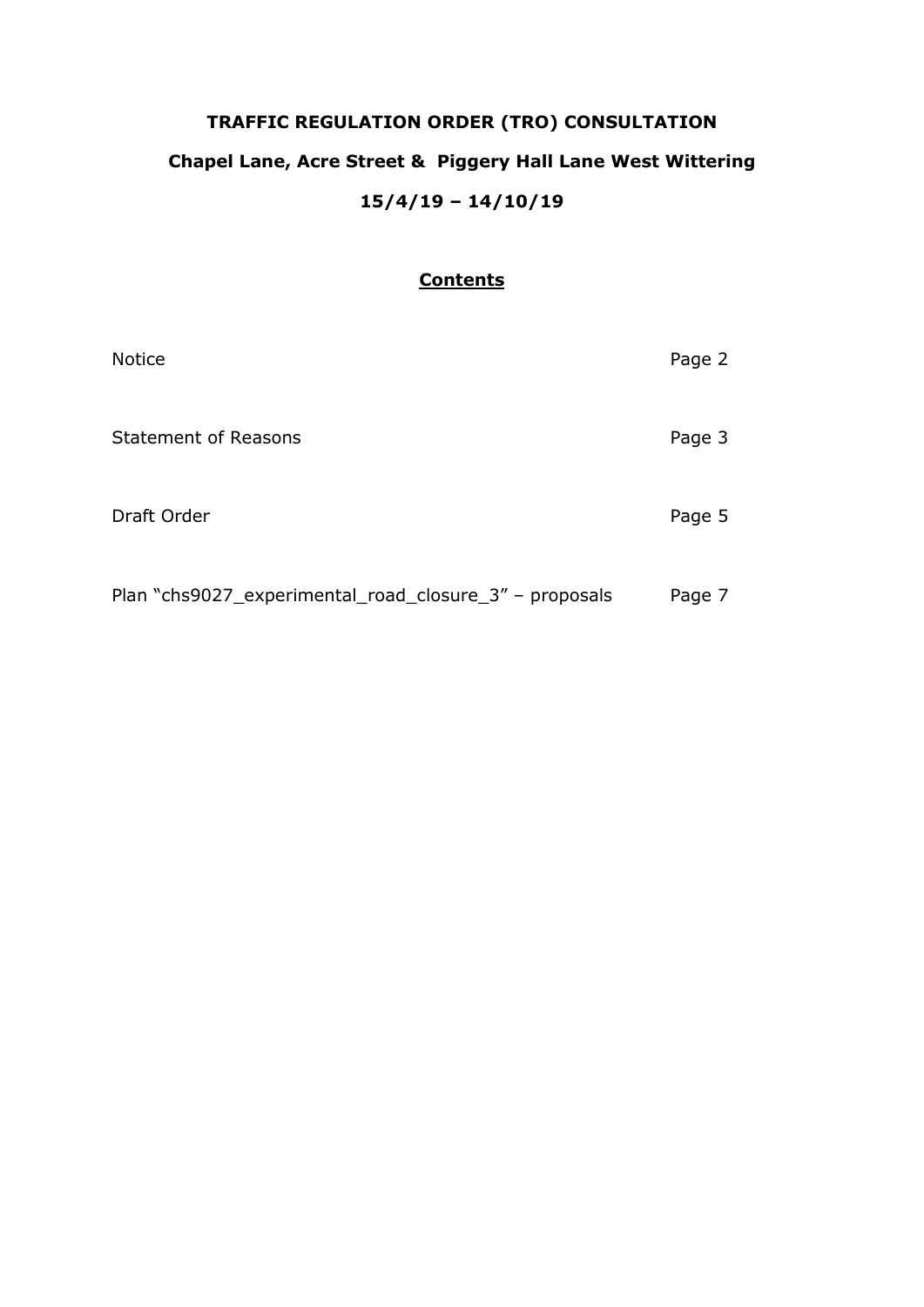#### **WEST SUSSEX COUNTY COUNCIL (WEST WITTERING: CHAPEL LANE, ACRE STREET & PIGGERY HALL LANE) (EXPERIMENTAL PROHIBITION OF DRIVING) ORDER 2019**

**NOTICE** is hereby given that West Sussex County Council proposes to make an experimental Order under the provisions of the Road Traffic Regulation Act 1984, the effect of which will be to introduce a prohibition of driving on:-

- (i) Chapel Lane at its junction with Chichester Road; and
- (ii) Acre Street at its junction with Chichester Road; and
- (iii) Piggery Hall Lane at its junction with Acre Street

The Order will be in operation when either physical measures are in place barring entry and/or a manned gate is in use, at any time, between 1 April and 30 September.

Full details of the proposals in this Notice can be viewed on our website [www.westsussex.gov.uk/tro.](http://www.westsussex.gov.uk/tro) The website includes a response form for comments or objections.

A copy of the experimental Order, which will come into operation on 15 April 2019, plans showing the affected lengths of roads and a statement of the County Council's reasons for proposing to make the Order for an experimental period may be inspected at County Hall, Chichester, during normal office hours, and at the Chichester Public Library, Tower Street, Chichester during normal library opening hours.

Library staff will NOT be in a position to answer questions on the proposal and all enquiries should be addressed to the undersigned, quoting ref no. TRO/CHS9027/RC. Only correspondence including a full name and address will be considered.

The County Council will consider whether the provisions of these experimental Orders should be made permanent. Any objections or comments regarding the provisions of this experimental Orders and/or the proposal to make those provisions permanent, together with the grounds on which they are made must be received by 14 October 2019. These may be sent via the response form on the website, in writing to: TRO Team, West Sussex County Council, The Grange, Tower Street, Chichester, PO19 1RH; or by e-mail to: [tro.team@westsussex.gov.uk.](mailto:tro.team@westsussex.gov.uk)

Please note that objections or comments to this proposal will be kept on a file open to the public.

11 April 2019

.

Director of Law & Assurance County Hall **Chichester**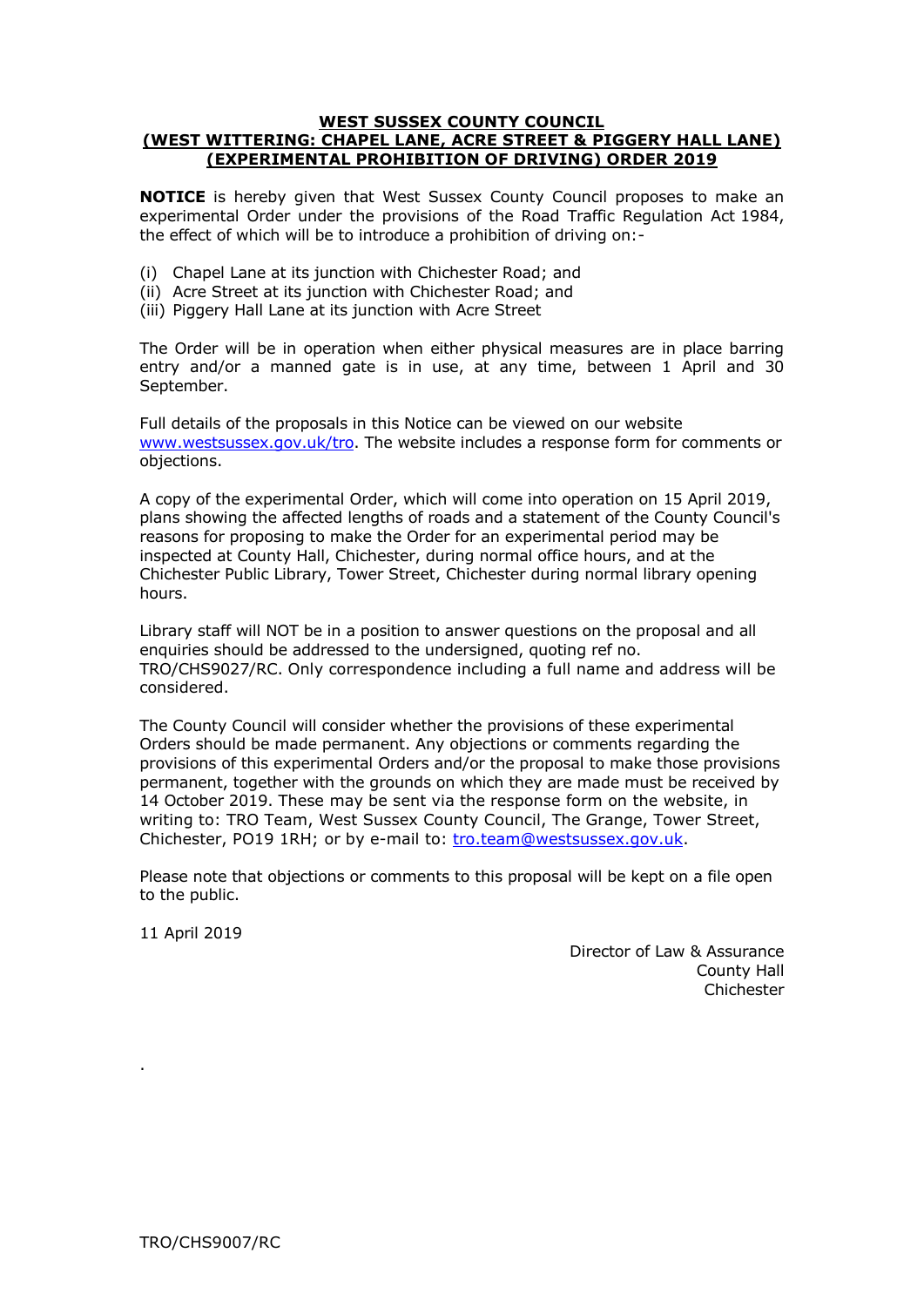#### **WEST SUSSEX COUNTY COUNCIL (WEST WITTERING: CHAPEL LANE, ACRE STREET & PIGGERY HALL LANE) (EXPERIMENTAL PROHIBITION OF DRIVING) ORDER 2019**

## **STATEMENT OF REASONS FOR PROPOSING TO MAKE THE ORDER**

The County Council in exercise of their powers under the Road Traffic Regulation Act 1984, propose to make an experimental Order under the provisions of the Road Traffic Regulation Act 1984, the effect of which will be to introduce a prohibition of driving on:-

- (i) Chapel Lane at its junction with Chichester Road; and
- (ii) Acre Street at its junction with Chichester Road; and
- (iii) Piggery Hall Lane at its junction with Acre Street

The Order will be in operation when either physical measures are in place barring entry and/or a manned gate is in use, at any time, between 1 April and 30 September.

West Sussex County Council has been approached by West Wittering Estates (WWE) for assistance in managing the traffic flow to and from the West Wittering beach carpark. Demand for access to the beach had always been high and at peak times WWE has made effort to manage access by providing travel information on variable message signs and radio travel bulletins to inform drivers of queueing lengths and persuade them to divert to alternative locations.

In recent years with the advent of satellite navigation systems traffic trying to find its way to the coast has diverted from the main 'B' class roads onto narrower single track routes resulting in significant traffic queues, an increase in obstructive parking practices and potential for safety issues in the event of an emergency.

This issue is of concern to the local community and to WWE who have engaged traffic management consultants to devise measures to aid and assist better access to the coast and reduce congestion. At a meeting in November 2018 the WWE presented possible traffic management solutions to South Chichester County Local Committee who approved progression of an experimental Traffic Order to implement the proposals.

Due to the complexity of the traffic movements in the area it is proposed to introduce an experimental Prohibition of Driving Order  $1<sup>st</sup>$  April to  $30<sup>th</sup>$  September to operate only at times of peak traffic flow. The Order will apply on:-

- (i) Chapel Lane at its junction with Chichester Road to be enacted by way of a temporary barrier; and
- (ii) Acre Street at its junction with Piggery Hall Lane to be enacted by a manned gate

Should evidence be complied to demonstrate that these measures are resulting in significant traffic issues affecting Piggery Hall Lane, the experimental Prohibition of Driving Order will be extended to include the junction of Piggery Hall Lane with Chichester Road to also be enacted by way of a temporary barrier.

It is anticipated that these proposals will only need to be implemented during the summer months, specifically at the weekends and holiday periods, and during periods of fine weather. The times, days and duration of operation of the closures will be determined by WWE based on weather forecasting and parking data presented to West Sussex County Council. WWE will only implement the proposals with approval from West Sussex County Council.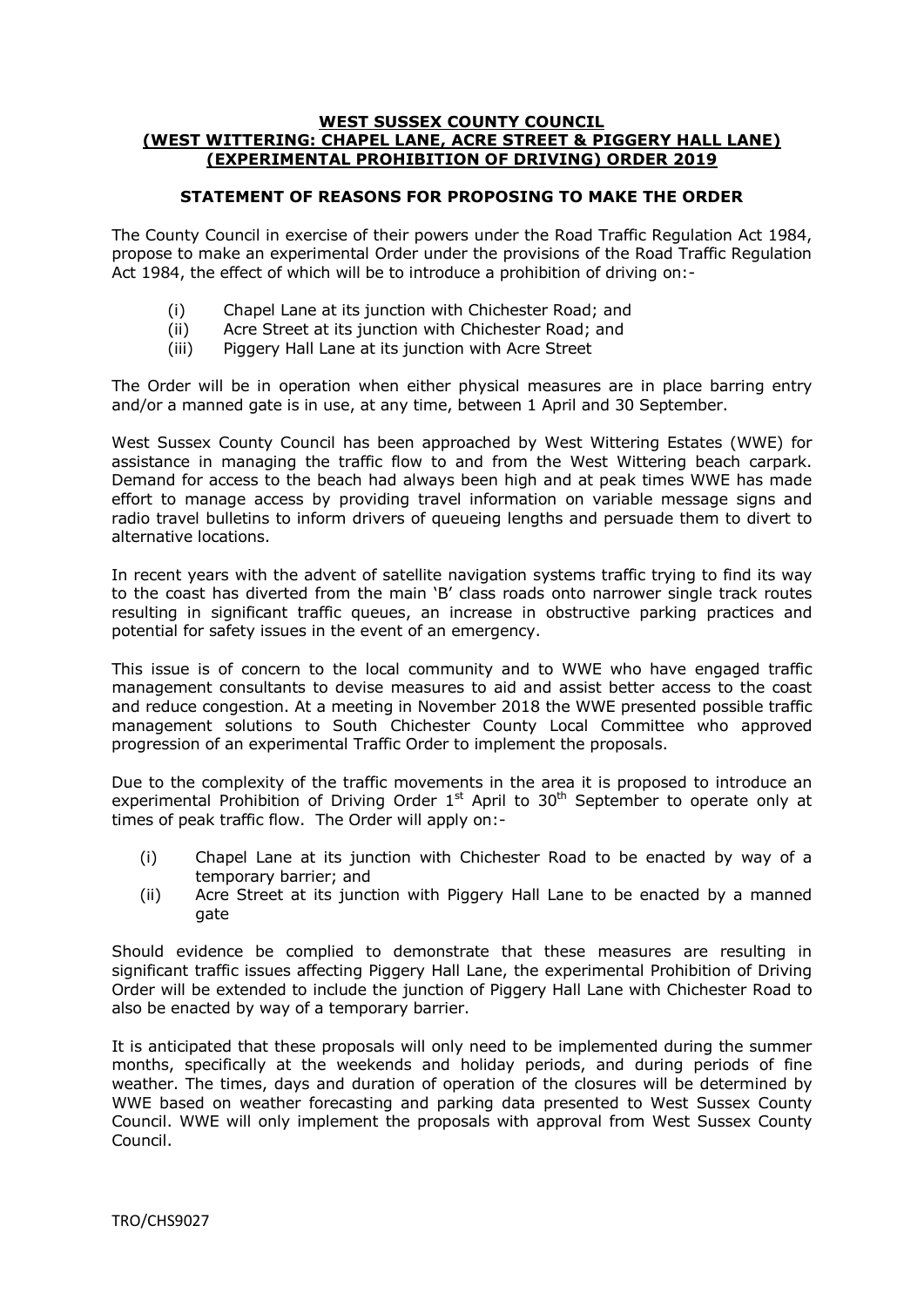This Order is proposed for preventing the use of a road by vehicular traffic of a kind which is unsuitable having regard to the existing character of the road.

Drawing number WW01 shows the lengths of roads that are the subject of the proposed Order.

Director of Law & Assurance County Hall Chichester 11 April 2019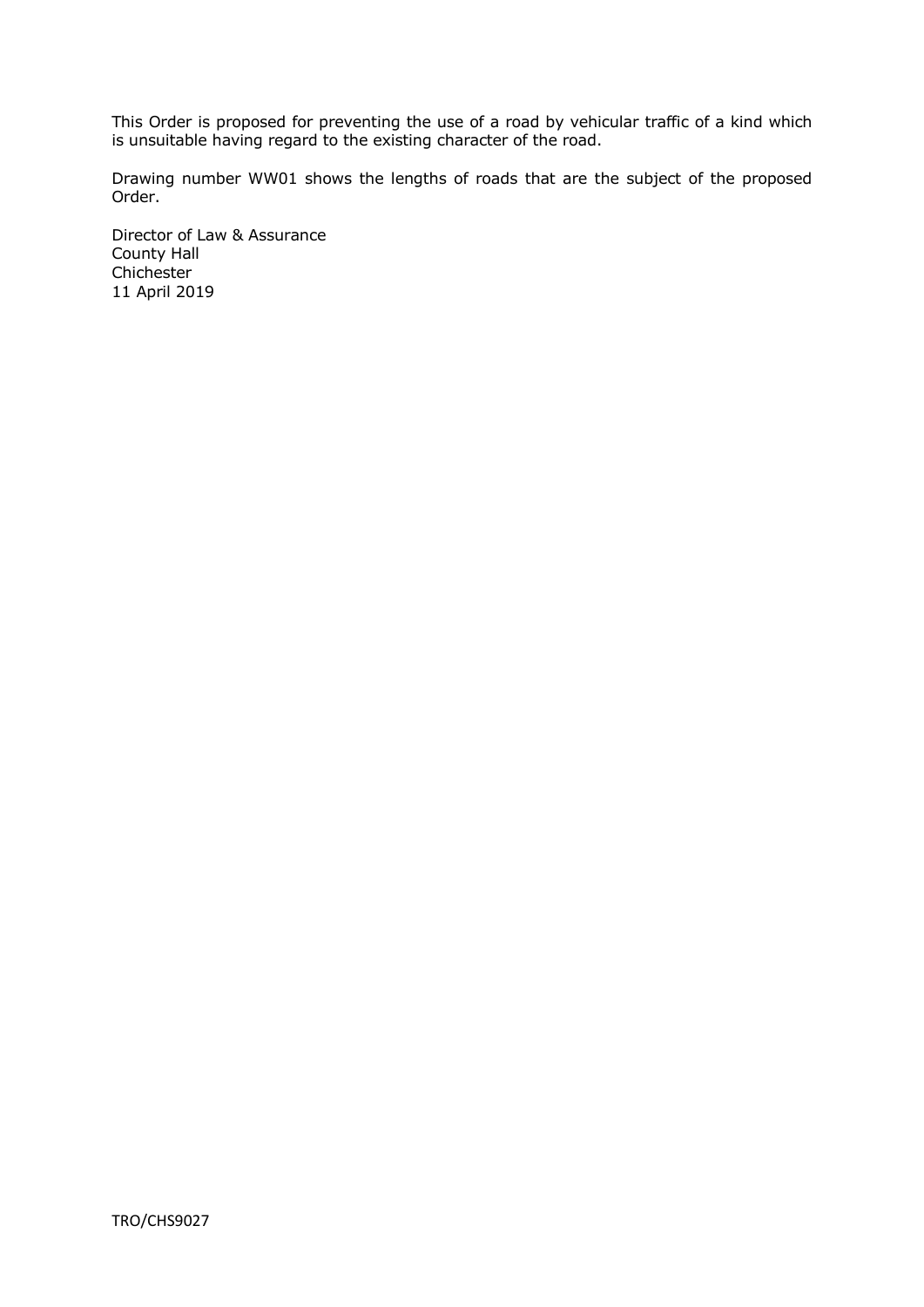#### **WEST SUSSEX COUNTY COUNCIL (WEST WITTERING: CHAPEL LANE, ACRE STREET & PIGGERY HALL LANE) (EXPERIMENTAL PROHIBITION OF DRIVING) ORDER 2019**

West Sussex County Council in exercise of their powers under Sections 1 (1) 2 (1) and (2) and 4 (2) of the Road Traffic Regulation Act 1984 ("the Act") and of all other enabling powers and after consultation with the chief officer of police in accordance with Part III of Schedule 9 to the Act hereby make the following Order:-

## **PART I GENERAL**

### **Commencement & Citation**

1. This Order shall come into operation on  $15<sup>th</sup>$  day of April 2019 and may be cited as "West Sussex County Council (West Wittering: Chapel Lane, Acre Street & Piggery Hall Lane) (Experimental Prohibition of Driving) Order 2019."

## **Interpretation**

2. (1) In this Order:-

"motor vehicle" has the meaning assigned to it in section 136(1) of the Act.

(2) Except where otherwise stated any reference in this Order to a numbered Article or Schedule is a reference to the Article or Schedule bearing that number in this Order.

#### **PART II PROHIBITION OF DRIVING PROVISIONS**

- 3. Save as provided in Articles 4 & 5 of this Order no person shall cause or permit any motor vehicle to proceed along the lengths of road specified in the First Schedule to this Order when either physical measures are in place barring entry and/or a manned gate is operational at any time between 1 April and 30 September.
- 4. Nothing in Article 3 shall apply in respect of a motor vehicle authorised by the West Wittering Estate or West Sussex County Council
- 5. Nothing in Article 3 shall apply in respect of a motor vehicle being used for ambulance, fire brigade or police purposes in the event of an emergency.
- 6. The prohibitions and restrictions imposed by this Order shall be in addition to and not in derogation from any restriction or requirement imposed by any regulations made or having effect as if made under the Act or by or under any other enactment.

## **FIRST SCHEDULE (Experimental Prohibition of Driving) (1 April to 30 September)**

Chapel Lane From its junction with B2179 Chichester Road southwards for a distance of 5 metres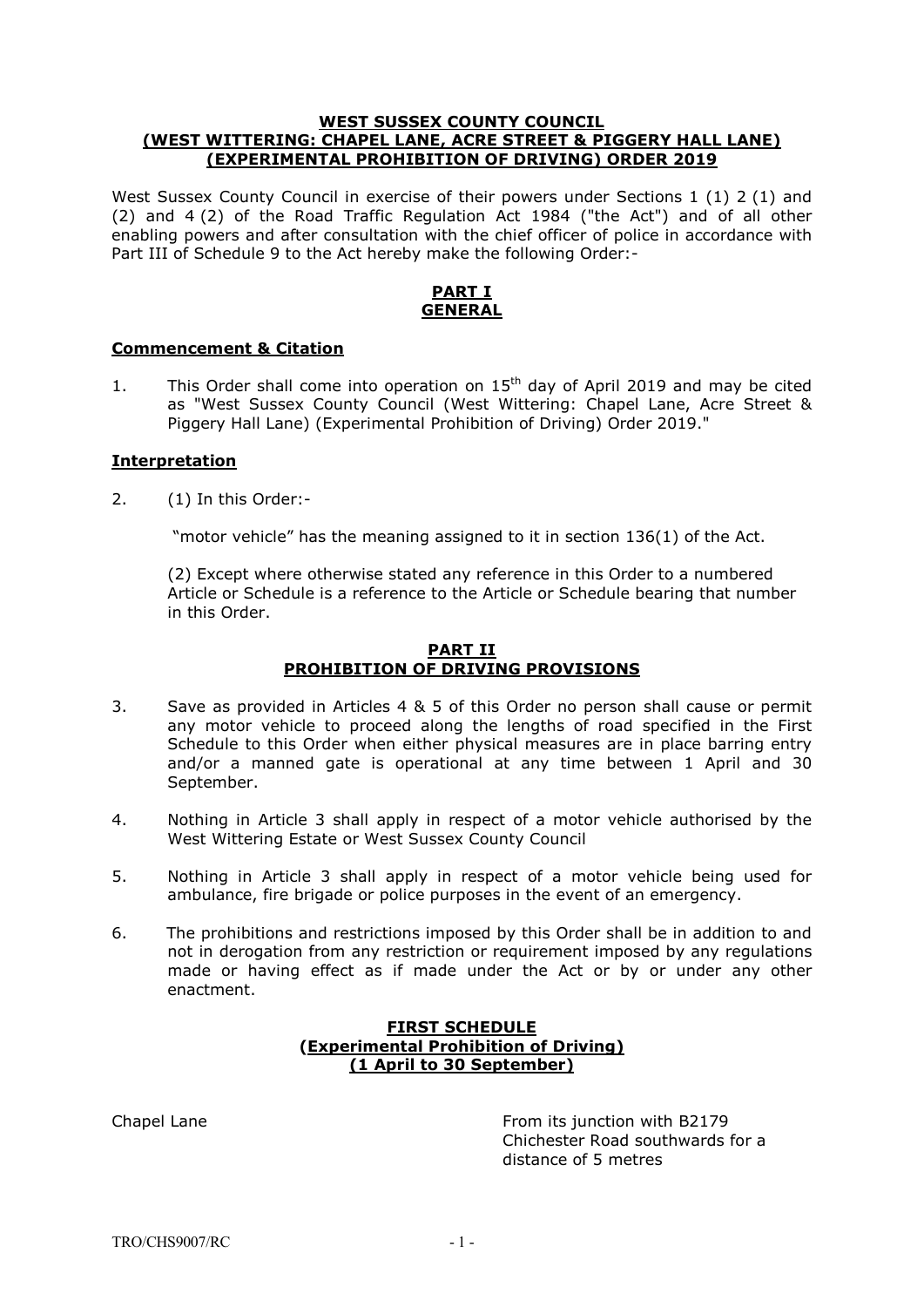| Piggery Hall Lane                                                                                                   | From its junction with B2179<br>Chichester Road southwards for a<br>distance of 5 metres |
|---------------------------------------------------------------------------------------------------------------------|------------------------------------------------------------------------------------------|
| Acre Street                                                                                                         | From its junction with Chapel Lane<br>westwards for a distance of 5 metres               |
| The COMMON SEAL of WEST SUSSEX<br>COUNTY COUNCIL was hereto affixed<br>the<br>day of<br>2019<br>in the presence of: | (L.S.)                                                                                   |
| Authorised Signatory                                                                                                |                                                                                          |